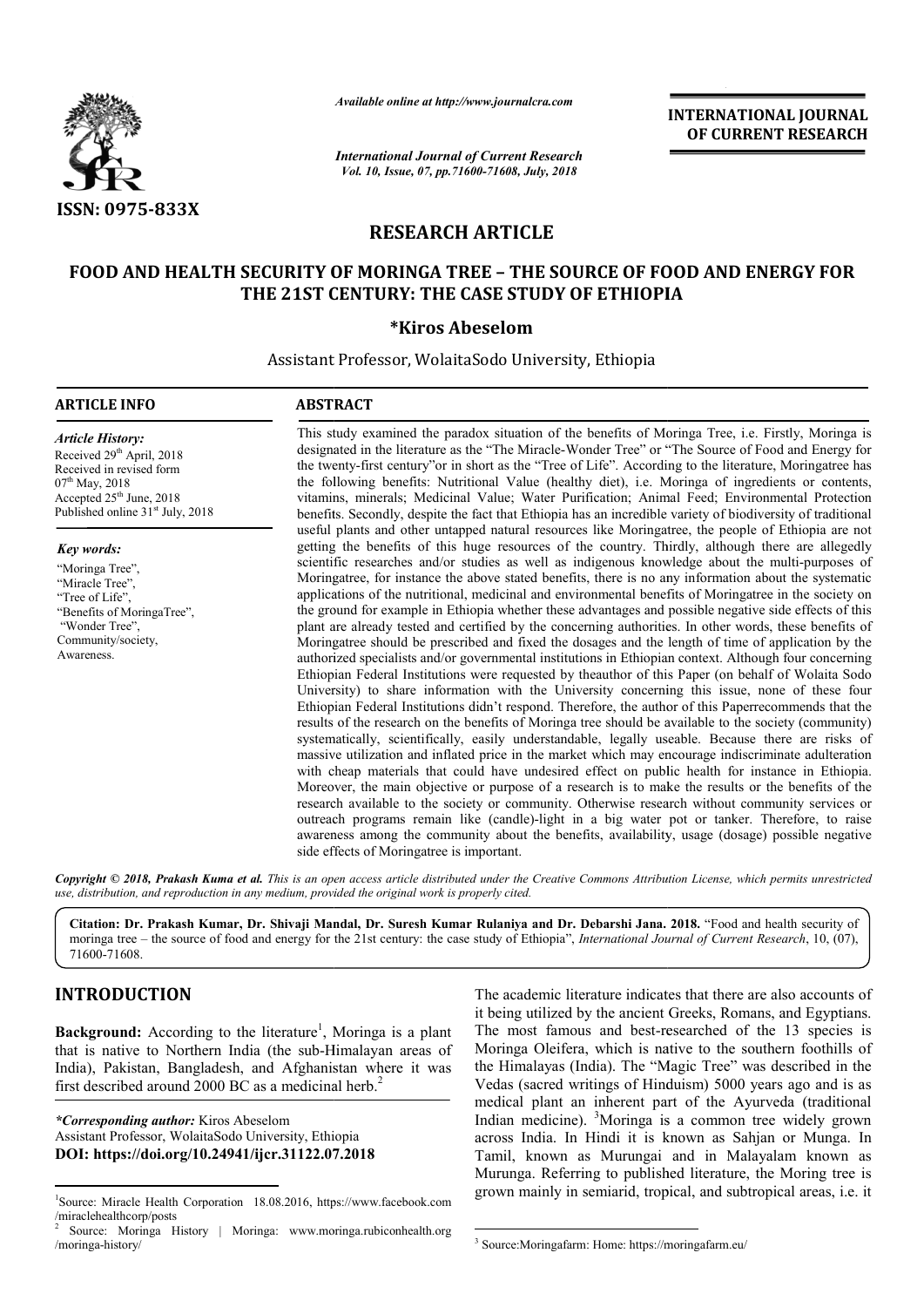grows best in dry, sandy soil. Moringa is designated in the literature as the "The "Miracle-Wonder Tree" or "The Source of Food and Energy for the twenty-first century" or in short as the "Tree of Life". Moringa is also called as "Mother's Best Friend," and "Never Die" in many African languages.<sup>4</sup> Although there are technically 13 different species of Moringa tree, this Paper wants to give more attention to the two types of Moringa trees. This means:

- Moringa Oleifera The "Miracle Tree" ("The Source of Food and Energy for the twenty-first century").
- Moringa Stenopetala (scientific name) ("Shiferaw in amharic – and leko in the local language of North-OmoGofa / Guluf"/southern Ethiopia).

# **Multipurposebenefits of Moringa Tree**

According to the literature,Moringa Tree has the following benefits:

- Nutritional (healthy diet), i.e. Moringa of ingredients or contents, vitamins, minerals,
- Medicinal,
- Turbid Surface Water Purification,
- Animal Feed,
- Environmental Protection benefits.<sup>5</sup>

Referring to published literature,all parts of Moringa are used in some form or the other. Its leaves, immature pods (drumstick), seeds and flowers, and oil pressed from mature seeds are generally used as or in food. For example, flowers of Moringa Oleifera are rich in calcium, potassium and antioxidants, and are used in various dishes. Leaves are an excellent source of protein with 100 g of fresh raw leaves providing 9.8g of protein. Moringa contains proteins, vitamins, and minerals.<sup>6</sup> Moringa tree has been referred to as the 'Miracle tree' for its versatility and experts all over the world believe Moringa to be an ideal plant to combat under-nutrition because of its nutritional benefits and availability. It has been estimated that fresh leaves of Moringa plant contain<sup>7</sup>:

- 4 times the vitamin A of carrots
- 7 times the vitamin C of oranges
- 4 times the calcium of milk
- 3 times the potassium of bananas
- 2 times the protein of yogurt

It is also a rich source of iron having almost three-fourth of the amount present in spinach leaves.

# **Moreover**

- Fresh pods and seeds are a good source of a monounsaturated fatty acid, oleic acid.
- The seeds are used to treat allergies, inflammation, bacteria, neuralgia, abdominal tumors, and fever.
- This multipurpose tree is one of those plants that are compatible for sustainable agriculture.
- Moringa is used as forage for livestock.
- The tree parts are used as adjuvant (agent that enhances the immune response to an antigen) in modern medicine.
- Many parts and extracts of M. [Moringa] oleifera, including root bark, are used for treating various ailments such as diabetes, hypertension, inflammation and infectious diseases.
- In traditional medicine it is used as anthelmintic, and also for treatment of diabetes, cardiovascular disease, ulcers, and gastrointestinal problems.
- The plant is used as an aphrodisiac to stimulate sex drive.
- Moringa leaf can increase breast milk production in the early period after childbirth.
- Moringa oil is used in traditional medicine in treating snakebites or wounds. It is also used in hair care products and also as machine lubricants.<sup>8</sup>

According to the literature, many plants are used as herbal supplements for health-benefits, but the drumstick tree stands far ahead of its peers. Drumstick has the potential to improve the overall health of human being as it is nutrient-packed. Drumstick leaves are an excellent source of many vitamins and minerals. As per the USDA, one cup of fresh leaves (21 grams) contains the following:

- Protein: 2 grams
- Vitamin B6: 19% of the RDA
- Vitamin C: 12% of the RDA
- Iron: 11% of the RDA
- Riboflavin (B2): 11% of the RDA
- Vitamin A (from beta-carotene): 9% of the RDA
- Magnesium: 8% of the RDA
- Moringa (drumstick) leaves can lower blood sugar levels: High blood sugar is a serious problem for the civilized world. Most people link high blood sugar to diabetes risk.<sup>9</sup>

Here are also some more benefits of this "super" tree:

- Unless tender they are hard to digest so, pressurecook them just like spinach and use it to prepare dal and curries.
- Drumstick leaves are used in the form of tea and are excellent antioxidants.
- Dried leaves are crushed to make powder, which is used in soups and sauces.
- Fresh Drumstick leaves can be used directly in recipes.
- The drumstick leaves are also used as forage for livestock.
- Drumstick leaves powder are used to make soap for hand-wash. $10$

Here are some more medicinal benefits of drumstick leaves:

 Help reduce diabetes: Drumstick leaves contain chlorogenic acid and isothiocyanates which help

 $\frac{1}{4}$ Moringafarm: Home: https://moringafarm.eu/

<sup>5</sup> Source: Drumstick (MoringaOleifera) health benefits, side effects & precautions: https://www.vitsupp.com/drumstick-benefits-side-effects/<br>  $\frac{6}{5}$ Source: Maria 1.12 <sup>6</sup> Source: Moringaoleifera (drumstick pods) nutrition facts and health benefits

https://www.nutrition-and-you.com/moringa.html<br><sup>7</sup> Source: Medindia: Moringa | Drumstick Tree - Health Benefits and Side

Effects - https://www.medindia.net › Diet and Nutrition, Jan 2, 2014 - Moringaoleifera has all the essential amino acids, omega oils, vital minerals ... Written by mitamajumdar | Article Reviewed by The Medindia ...

 <sup>8</sup> Source: www.healingmoringatree.com/moringa: Drumstick Health Benefits, Image Courtesy: healingmoringatree.com

Source: Drumstick (MoringaOleifera) health benefits, side effects & precautions https://www.vitsupp.com/drumstick-benefits-side-effects/

 $10$  Drumstick (MoringaOleifera) health benefits, side effects  $\&$  precautions https://www.vitsupp.com/drumstick-benefits-side-effects/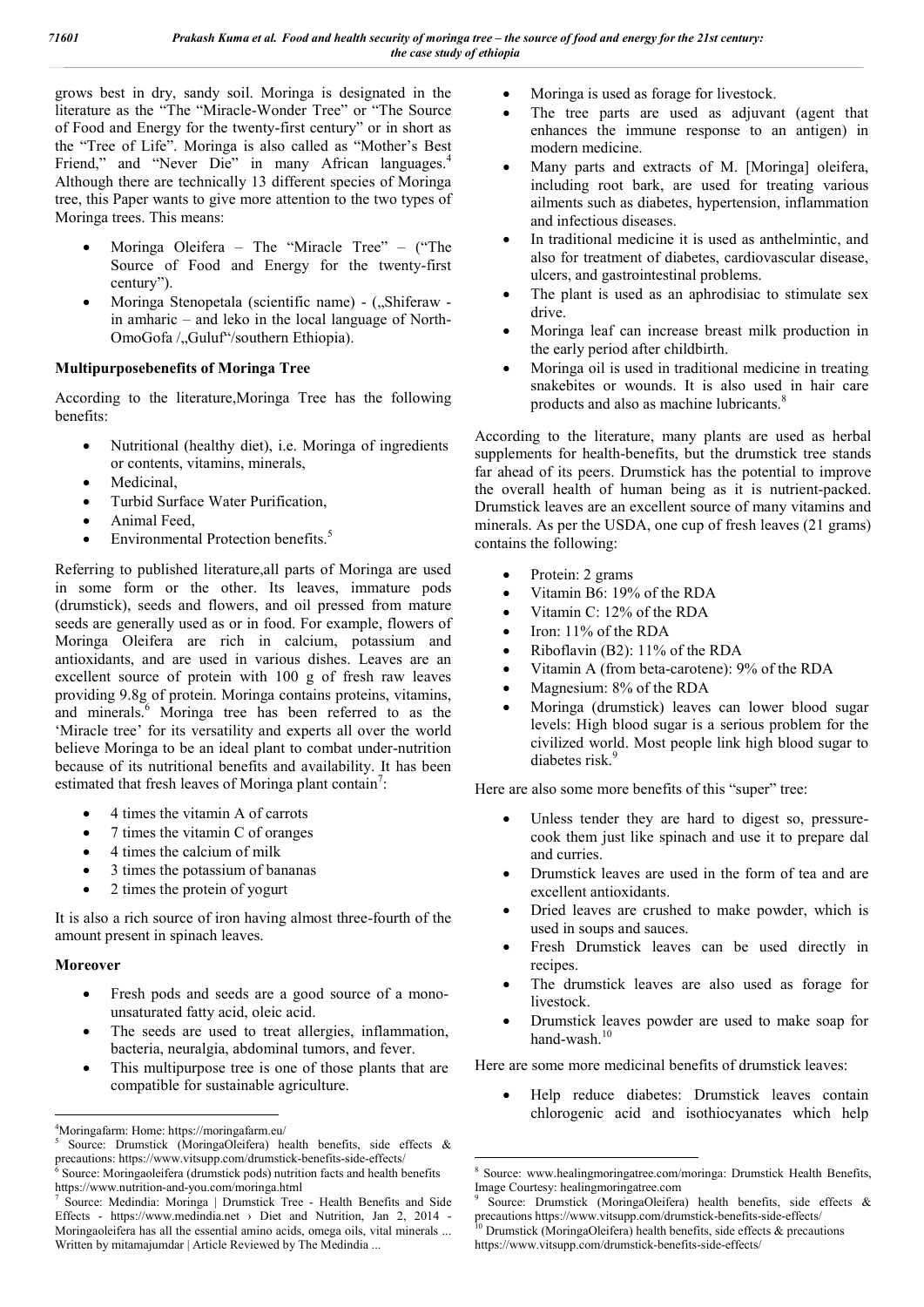balance the sugar level in human body and hence reduce blood sugar levels in diabetes patients.

- Moringaoleifera can lower your cholesterol levels, potentially reducing the risk of heart disease.<sup>11</sup>
- Protects your skin from free radicals: The drumstick leaf extracts contain antioxidants which prevent cell damage and ageing caused by free radicals such as cell damage, oxidative stress, inflammation, etc. It can also makes your skin smooth and youthful.
- Good digestive health: Drumstick leaves are an excellent source of calcium and fibre; hence it is effective to maintain healthy digestive system. It is also instrumental in the treatment of kidney and liver disease, ulcers and kidney stones. It helps detoxify the body of heavy metal toxins.
- Moreover, the seed cake of Moringa remaining after oil extraction is used as a fertilizer and also to purify well water and to remove salt from seawater.<sup>12</sup>

#### **Side Effects of Moringa/Drumstick**

Referringto published literature, the United Nations Educational, Scientific and Cultural Organisation (UNESCO) claimsthat Moringa to be 'a non-toxic, easily digestible source of nutrition,' however, Moringa tree does have its quota of negative side effects as follows:

- Avoid eating the root of the moringa tree. It contains alkaloid spirochin, which is a potential neuroparalytic toxin and that can cause paralysis and death.
- Leaves of moringa have laxative properties. When eaten in large quantities they may cause stomach upset, heart burn, gaseous distension, and diarrhea.
- Moringa when taken directly with water or raw may cause heart burns. It is better to cook it.
- The taste of moringa is not too pleasant. If you are using it for the first time, it may produce a gag reflex. It may also cause nausea when consumed in large quantities.
- The chemicals found in the roots, flowers and the bark could cause uterine contraction in pregnant women and increase the risk of a miscarriage.
- Avoid moringa if breast feeding, since the chemicals may not be safe for the infants.
- Do not take moringa if you are on blood thinning medications such as warfarin.
- Studies have shown that Moringa can also cause disorders affecting the blood such as white blood cell count decrease, gum bleeding, petechiae (red dots by bleeding under the skin because of broken blood vessels), lower number of blood platelets, etc.
- Drumstick is free from chemical additives, So, if used in pure form it doesn't cause any side effects. No impurities reported till date for Drumstick. Make sure you always take drumstick in the purest form. Since not much research has been done on the side effects of overdosage, it is best to avoid drumstick during pregnancy or while breastfeeding.
- Drumstick leaves have laxative properties, so, it may cause stomach upset, heartburn, and diarrhoea if

consumed in significant amount. The large quantity intake may also cause nausea so, avoid overconsumption and stay safe.

 Drumstick Side effects for pregnant women: A pregnant woman should avoid the consumption of bark and roots as they contain some chemical that may result in uterine contraction and consequently increase the risk of a miscarriage. $1$ 

However, the researches and/or studies concerning the nutritional, medicinal and turbid surface water purification benefits as well as side effects of Moringatree are so far fragmented and unorganized. Therefore, the reasons why the author has writtenthis Paper is due to the paradox situationsofthe benefits of Moringatree, i.e. on one handMoringaplant growths in all tropical climate regions of the worldand it is available throughout the worldfor instance in Ethiopia but on the other hand there is no scientific research on the above mentioned benefits of Moringatree in order to make these benefits available to the societies for example in Ethiopia.Despite the fact that Ethiopia has an incredible variety of biodiversity of traditional useful plants and other untapped natural resources like Moringatree, the people of Ethiopia are not getting the benefits of this huge resources of the country. This is a paradox situation in Ethiopia. Although there are allegedly scientific researches and/or studies as well as indigenous knowledge about the multi-purposes of Moringatree, for instance the above stated benefits, there is no any information about the systematic applications of the nutritional, medicinal and environmental benefits of Moringatree in the society on the ground for example in Ethiopia whether these advantages and possible negative side effects of this plant are already tested and certified by the concerning authorities.

In other words, these benefits of Moringatree should be prescribed and fixed the dosages and the length of time of application by the authorized specialists and/or governmental institutions in Ethiopian context. Therefore, the author of this Paper recommends that the results of the research on the benefits of Moringatree should be available to the society (community) systematically, scientifically, easily understandable, legally useable. Because the main objective or purpose of a research is to make the results or the benefits of the research available to the society or community. Otherwise research without community services or outreach programs remain like (candle)-light in a big water pot or tanker. However, awareness creation among the community about the benefits, availability, usage (dosage) possible negative side effects of Moringatree is important. Therefore, the question is, what are the reasons, whythere isn'tscientific research on the benefits and side effects of Moringatree in Ethiopian context, althoughMoringa is designated in the literature as the "The "Miracle Tree" or "The Source of Food and Energy for the twenty-first century" or in short as the "Tree of Life"?

#### **Problem Statement**

The motive of the author to write this Paper is, as already stated above, to ask and discuss on the reasons why the huge resource (Moringa tree) oras it is designated in the literature as the

<sup>&</sup>lt;sup>11</sup> Source: 6 Science-Based Health Benefits of MoringaOleifera – Healthline: https://www.healthline.com/nutrition/6-benefits-of-moringa-oleifera

<sup>&</sup>lt;sup>2</sup>Source: www.healingmoringatree.com/moringa: Drumstick Health Benefits, Image Courtesy: healingmoringatree.com

 $13$ Source: Side Effects of Moringa / Drumstick – Medindia: https://www. medindia.net › Diet and Nutrition, Jan 2, 2014 - Despite the many health benefits of Moringaoleifera or drumstick, the plant ... Written by mitamajumdar | Article Reviewed by The Medindia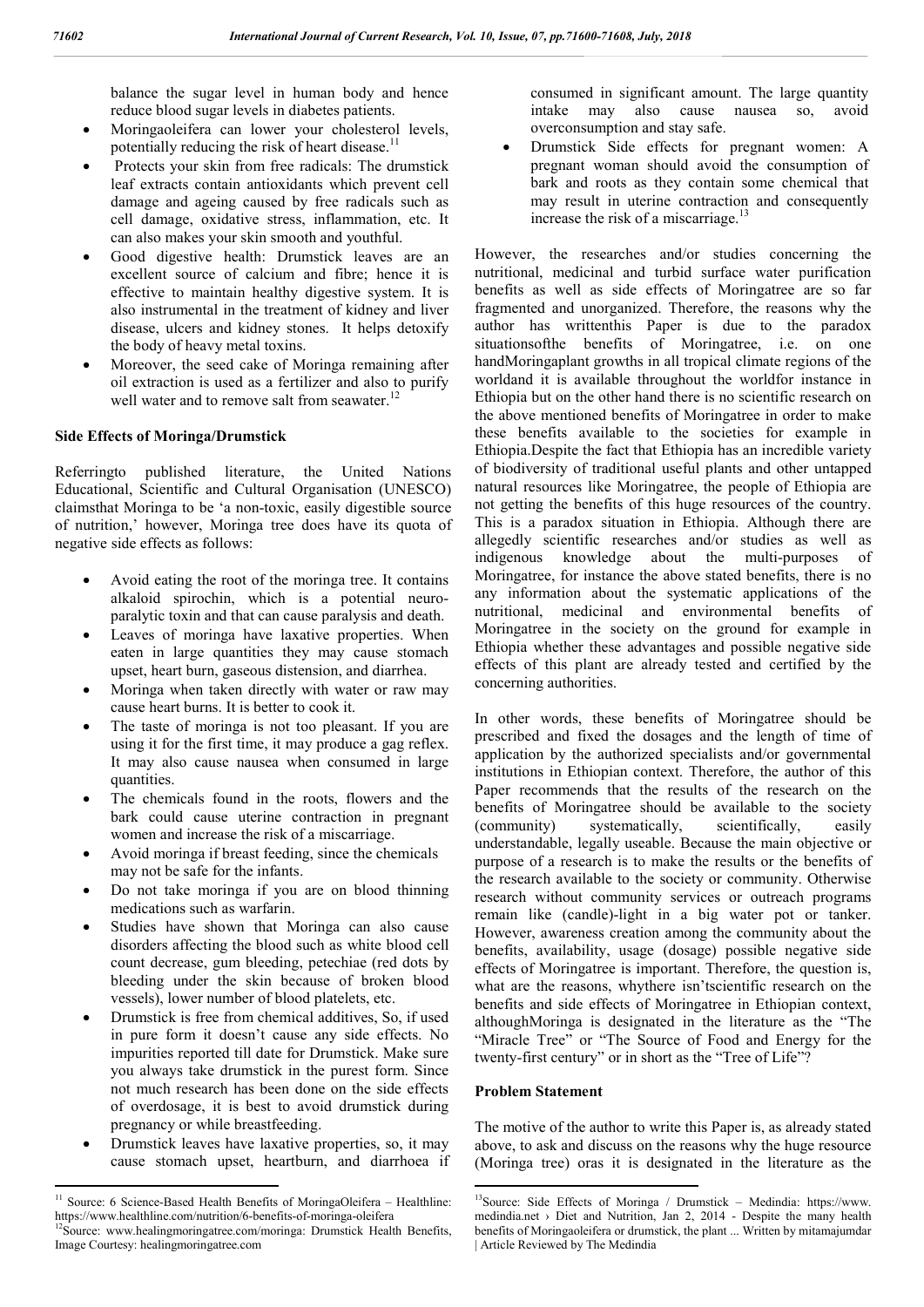"Miracle- Wonder Tree"or the "Source of Food and Energy for the twenty-first century" in short as the "Tree of Life"is neglected in Ethiopia as if it doesn't have any value for the society?

In other words, what are the reasons why there is no scientific research yet conducted on these food and nutritional benefits and also on the possible side effects of Moringa treein Ethiopian context.

According to the literature, Moringatree has the following benefits:

- Nutritional value (healthy diet), i.e. Moringa of ingredients or contents, vitamins, minerals,
- Medicinal value
- Turbid Surface Water Purification,
- Animal Feed,
- Environmental Protection benefits.

Due to lack of scientific research on the above mentioned benefits of Moringatree in Ethiopian context, the society in Ethiopiais not getting the benefits of the huge resources of the country although Ethiopia has an incredible variety of biodiversity of traditional useful plants and other untapped natural resources like Moringatree. Despite all the allegedly various researches and/or studies worldwide so far on the benefits of Moringatree, there is nothing governmental official instructions or prescriptions about the benefits and/or side effects of Moringatree in Ethiopian context. In other words, the benefits and/or side effects of Moringatree should be clearly notified to the public backed by scientific evidences,duly authenticated by concerning Ethiopian governmental institutions. Any product on sale for the public should have prescription on dosage and length of time of application and should be controlled regularly in order to avoid misusefor private profit.Because of this risk there is already a warning by an Ethiopian Public Authority concerning the nutritional and medicinal problems of (Moringa) adulteration with cheap materials that could have undesired effect on human health. The speech of Dr. YibeltalAssefa, Deputy Director General-Research & Technology transfer of Ethiopian Public Health Institute (EPHI) is a wake-up call for all the health-conscious citizens of Ethiopia. In our specific case, Moringa products too could be misused for private profit, if not monitored by scientific and legal authorities of the Ethiopian Government, who are supposed to take measures on quality, quantity, price, etc. regularly or continuously. The statement of the Deputy Director General points to the risks of massive utilization and inflated price in the market which may encourage indiscriminate adulteration with cheap materials that could have undesired effect on public health.<sup>14</sup>

However, contrary to the above quoted speech of Dr. Yibeltal Assefa, Deputy Director General-Research & Technology transfer of Ethiopian Public Health Institute (EPHI) a private agro product marketing agency, "ETHIO MORINGA" claims unverified on the Nutritional and Medicinal benefits of Moringa tree in its "EXPORT STANDARD" product label under the pretext of "Certified by Ethiopian Public Health Institute (EPHI)". But the benefits of unadulterated Moringa

products are incontestable, the tall claims made by private agencies on their product packages, not subjected to quality certification would naturally raise concerns among publichealth conscious stakeholders. Above all, such private claims made in Export Standard Products would have considerable reputation stake in the views of Ethio-product consumers of other countries.

The author of this Paper is duty-bound to draw the Federal Institutions' attention to the apparently unverified claims of a private agro product marketing agency, "ETHIO MORINGA", on the Nutritional and Medicinal benefits of Moringa tree. Consequently the author of this Paper has submitted the documents of this issue and four draft letters to the Office of Vice President for Research & Community Servicesof WolaitaSodoUniversity on 03.10.2017 and requested thisOfficeto sign on the four letters to the following four concerning Ethiopian Federal Institutions with a letter head and stamp of WolaitaSodo University. So that theauthor of this Paper could deliver the letters to the following four concerning Ethiopian Federal Institutions.

# **These are**

- Ethiopian Federal Ministry of Health
- Food, Medicine and Health Care Administration and Control Authority of Ethiopia
- Ethiopian Public Health Institute
- Ethiopian Institute of Agricultural Research

However, the Office of Vice President for Research & Community Services of WolaitaSodo University was not willing to write a letter to the above mentioned four Ethiopian Federal Institutions. According to the Office of Vice President for Research & Community Services of Wolaita Sodo University, the reason for not writing a letter is that WolaitaSodo University may conduct a research on this issue.

But the question is, if the above mentioned four Ethiopian Federal Institutions have a result of a scientific research:

- Why should WolaitaSodo University conduct a research on this issue?
- Does it give a sense to repeat a research without reason?
- Who will be responsible for such action?

But even WolaitaSodo University would conduct a research on this issue, the University may submit the result of its research to the above mentioned four Ethiopian Federal Institutions for verification and patent right. But the result of the research of the University would be disqualified by these and other institutions if a research was already conducted by these four Ethiopian Federal Institutions or other institutions. Even though the Office of Vice President for Research & Community Services of WolaitaSodo University had refused to write letters to the above mentioned four Ethiopian Federal Institutions, the author of this Paper has written letters to these four Institutions on 18.10.2017 on behave of WolaitaSodo University and requested them to verify or disprove the apparently unverified claims of the private agro product marketing agency, "ETHIO MORINGA", on the Nutritional and Medicinal benefits of Moringa in their "EXPORT STANDARD" product label under the pretext of "Certified by Ethiopian Public Health Institute (EPHI)". Moreover, the above mentioned four Ethiopian

 <sup>14</sup> Dr. YibeltalAssefa, Deputy Director General-Research & Technology transfer of Ethiopian Public Health Institute (EPHI) at the Workshop in Bishoftu/Ethiopia (22-23.05.2014)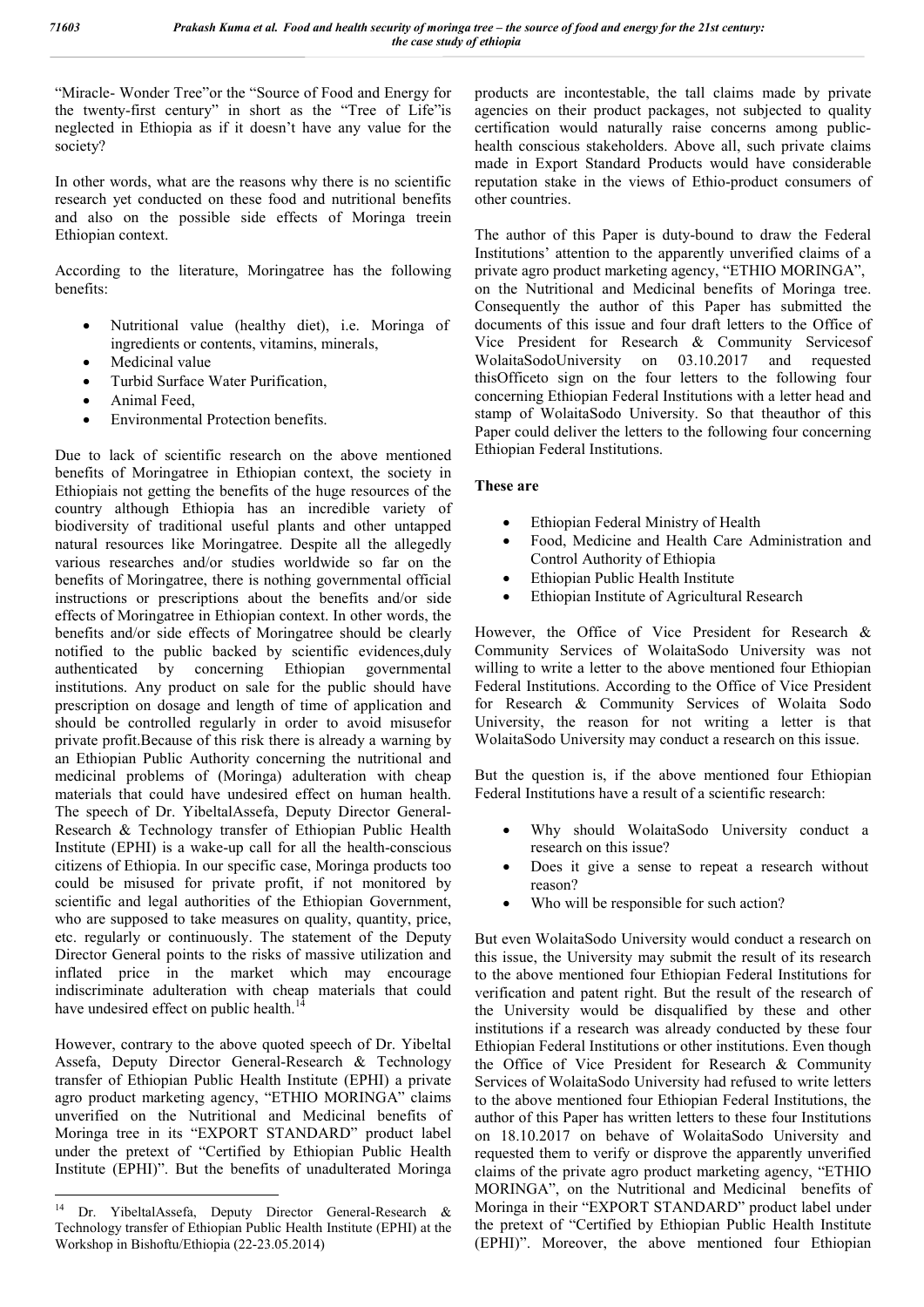Federal Institutions were requested in the letters to send a copy of the result of a research on this issue to WolaitaSodo University in case of verification of the apparently unverified claims of the private agro product marketing agency, "ETHIO MORINGA", on the Nutritional and Medicinal benefits of Moringa in their "EXPORT STANDARD" product label under the pretext of "Certified by Ethiopian Public Health Institute (EPHI)", in order to teach the community about the Nutritional and Medicinal benefits of Moringa tree by Wolaita Sodo University. But in the case of falsification of the apparently unverified claims of the private agro product marketing agency, "ETHIO MORINGA", on the Nutritional and Medicinal benefits of Moringain their "EXPORT STANDARD" product label under the pretext of "Certified by Ethiopian Public Health Institute (EPHI)", Wolaita Sodo University could conduct further scientific research on this issue, i.e. about the Nutritional and Medicinal benefits of Moringa tree. At the active support of these authorities, WolaitaSodo University is willing to launch an awareness campaign on the benefits of Moringa among farmers for cultivating Moringa, in their kitchen garden and the general public for consuming Moringa in raw/processed form towards better family health. But unfortunately the above mentioned four Ethiopian Federal Institutions didn't respond to the letters although WolaitaSodo University and the author of this Paper awaited further directions of these authorities in this regard.

#### **Here is one of the four letters which are addressed tothe above mentioned four concerning Ethiopian Federal Institutions: Example:**

#### **To: The Ethiopian Public Health Institute (EPHI):**

Attn: Dr. Ebba Abate (Director General) - Addis Ababa – Ethiopia, date: 18.10.2017

**Sub: Moringa, the "Wonder" Tree - Nutritional and Medicinal Properties – Certification Issue in Ethiopia – Responsibility to Government Agencies and Researchers** 

Dear Dr. Ebba Abate:

I, Dr. KirosAbeselom from WolaitaSodo University, am dutybound to draw your kind attention to the apparently unverified claims of the private agro product marketing agency, "ETHIO MORINGA", on the Nutritional and Medicinal benefits of Moringa tree in their "EXPORT STANDARD" product label under the pretext of "Certified by Ethiopian Public Health Institute (EPHI)".

While the benefits of unadulterated Moringatree products are uncontestable, the tall claims made by private agencies on their product packages, not subjected to quality certification would naturally raise concerns among public-health conscious stakeholders. Above all, such private claims made in Export Standard Products would have considerable reputation stake in the views of Ethio-product consumers of other countries. I have made prima facieinvestigation of the issue and herewith attached a "Preliminary Note", seeking further investigation of such private claims in the market. I would like to request the authority to inform us of any further scientific enquiry/research to be conducted by the university either on the private claims or the general public health benefits of Moringa. At your active support, we are willing to launch awareness campaign on the benefits of Moringatree among farmers for cultivating Moringa

tree, in their kitchen garden and the general public for consuming Moringa in raw / processed form towards better family health.

I await your further direction in this regard.

Yours sincerely,

Dr. KirosAbeselom

Attached: Preliminary Note

### **Justification to write the letters to theabove mentioned four Ethiopian Federal Institutions**

The following example is the reason why the author of this Paper is worried about the possible misuse and/or adulteration of Moringa leavesfor example by private enterprises:

# **Private Market Agency's Blanket Claim**

"ETHIOPIO MORINGA", an Addis Ababa based private enterprise, produces and commercializes Moringa products. "ETHIOPIO MORINGA" describes the benefits of Moringa products as well as how to use them on its package. It says on its package: "The powdered product inside this package is a supplement for the human body with no side effect. Use Moringa. Stay healthy".

Moreover, "ETHIOPIO MORINGA" product package carries "Benefits of Moringa" as follows:

- "It protects from cancer disease
- Supply natural energy
- Clear and smooth the skin
- Create 'Good' cholesterol
- Promotes healthy metabolism system
- Supports the normal sugar levels of the body
- Relieve inflammation
- Nourish and protect the bone
- Achieve a better night sleep
- Acts as antioxidant
- Helps as a diet replacement for HIV/AIDS patients to boost their immunitys [ies]

The private enterprise"ETHIOPIO MORINGA"writesfurther on its package: "How to Use" as "It can be consumed with any food and served as tea. Consume one spoon of Moringa Powder 3 times a day." Its supplement Facts carries names of vitamins, proteins and minerals. On top of it, it claims "There is no side effect of using Moringa.<sup>15</sup> Although UNESCO purports Moringa to be 'a non-toxic, easily digestible source of nutrition', the tree does have its quota of negative side effects, this is in stark contrast to the precautions given by MitaMajumdar below.<sup>16</sup> This shows that there are gaps in all publications or studies so far everywhere how they have treated the topics, i. e. isolated, fragmented, unorganized and uncoordinated. Therefore, there is a Need for Scientific Enquiry on the Moringa Products because there are Claims and Counter-Claims as MitaMajumdar has written an article under

<sup>&</sup>lt;sup>15</sup> "ETHIOPIO MORINGA" shows on its package: "EXPORT STANDARD"-Ethiopian Public Health Institute (EPHI) has "certified"

<sup>&</sup>lt;sup>16</sup>Majumdar, Mita: Article Reviewed by The Medindia Medical Review Team on Feb 19, 2016

EthioAgri – CEFT፡ MIDROC Ethiopia Investment Group Company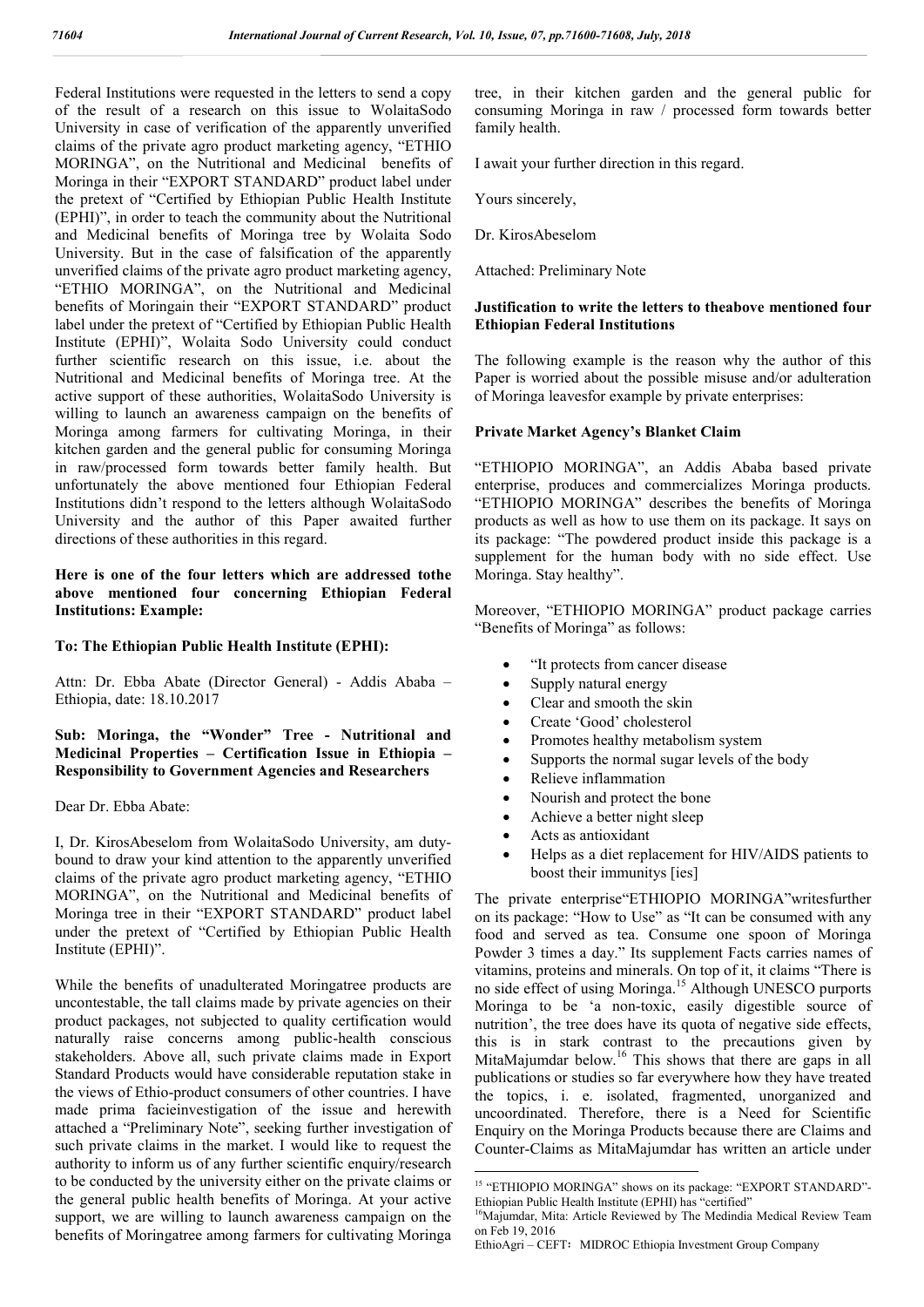the title: "Health Benefits of Moringa - Side Effects of Moringa" as follows:

## **Precautions**

MitaMajumdar $17$  has written an article under the title: "Health Benefits of Moringa - Side Effects of Moringa". He admits that UNESCO acknowledges Moringa to be 'a non-toxic, easily digestible source of nutrition' He, however, cautions that the tree does have its quota of negative side effects. Listed are some of the common ones:

- Avoid eating the root of the Moringa tree. It contains alkaloid spirochin, which is a potential neuro-paralytic toxin and that can cause paralysis and death.
- Leaves of Moringa have laxative properties. When eaten in large quantities they may cause stomach upset, heart burn, gaseous distension, and diarrhea.
- Moringa when taken directly with water or raw may cause heart burns. It is better to cook it.
- The taste of Moringa is not too pleasant. If you are using it for the first time, it may produce a gag reflex. It may also cause nausea when consumed in large quantities.
- The chemicals found in the roots, flowers and the bark could cause uterine contraction in pregnant women and increase the risk of a miscarriage.
- Avoid Moringa if breast feeding, since the chemicals may not be safe for the infants.
- Do not take Moringa if you are on blood thinning medications such as warfarin.
- Studies have shown that Moringa can also cause disorders affecting the blood such as white blood cell count decrease, gum bleeding, petechiae (red dots by bleeding under the skin because of broken blood vessels), lower number of blood platelets, etc."

#### **Questions to be answered by the above noted four Ethiopian Federal Institutions but especially by the Ethiopian Public Health Institute (EPHI)**

- 1. Who is "ETHIOPIO MORINGA"? Is it a private enterprise?
- 2. Does "ETHIOPIO MORINGA" have a license to produce and commercialize the products of Moringa Tree exclusive, i.e. as a monopoly?
- 3. If yes, from whom did "ETHIOPIO MORINGA" get the license?
- 4. How did "ETHIOPIO MORINGA" get the license?
- 5. Is there a scientific research result in Ethiopia about the benefits of Moringa Tree, conducted by the agency?
- 6. If yes, who has conducted the research and when and where?
- 7. If yes, on which type of Moringa Tree has been conducted a research, i.e. on MoringaOleiferaor MoringaStenopetala or on both?
- 8. Is this the right way to inform the public or raise awareness of the society (community) about the benefits of Moringa by giving a permission to a private enterprise like "ETHIOPIO MORINGA"?
- 9. How can the poor people afford the price 54 birr (2017) but 2018 (55 birr) for 250gm for a package of Moringa leaves? By the way this is not a luxury item!

10. How can the community around Wolaita District, Arba Minch, Konso etc. where Moringatree grows get the benefits of Moringa tree without the instructions of experts?

However, in addition to "ETHIOPIO MORINGA" there is MORINGA TEA in TEA BAGS from a company "EthioAgri-CEFT PLC". But unlike "ETHIOPIO MORINGA", "EthioAgri-CEFT PLC" doesn't say anything about the benefits of Moringa Tea. But both "ETHIOPIO MORINGA" and "EthioAgri-CEFT PLC" use the leaves of MoringaOleifera and not MoringaStenopetala, as it shows on the packages of these companies. Therefore, the question is, does Moringa Stenopetala have the same benefits or effects as Moringa Oleifera? If yes, who has conducted the research and when/where?

# **A. Preliminary Inquiry by author of this Paper**

The author of this Paper has made a prima facie investigation of the issue and herewith attached a "Preliminary Note", seeking further investigation of such private claims in the market. In addition to the above mentioned attempts, the author of this Paper had made an effort to organize a team of the concerning researchers of six different departments of Wolaita Sodo University on 31.08.2017 in order to conduct a research on the following benefits of Moringa tree:

- Nutritional (healthy diet), i.e. Moringa of ingredients or contents, vitamins, minerals,
- Medicinal,
- Turbid Surface Water Purification,
- Animal Feed,
- Environmental Protection benefits.

The author of this Paper had invited all the six concerning researchers of different departments of WolaitaSodo University for consultation and further steps to propose and submit a common Research Project Proposal to the Office of Vice President for Research & Community Services of WolaitaSodo University in order to get research fund. Although theauthor of this Paper had given a summary of the publications on the above mentioned benefits of Moringa tree so far and a draft Research Project Proposal to all the researchers, unfortunately none of these researchers was interested to write and submit a Research Project Proposal. However, such phenomenon is nowadays a trend in Ethiopian universities that scholars or academicians are not willing to conduct research and community services without extra payment, i.e. "professional fee". Butthis phenomenon shows weaknesses, lack of consciousness, lack of motivation, lack of responsibility and accountability, lack of common vision or common interest, lack of maturity in understanding duties and obligation for the community. If there were coordination between the concerning professional experts and governmental institutions to organize the researches and/or studies on the benefits of Moringa tree so far, Moringa tree could contribute to the solutions of the economic, social, and environmental problems of the society for instance in Ethiopia and furthermore.

# **Objectives**

The main objective or purpose of a researcher should be focused (after the research) on the availability or access of the benefits or results of the research to the society. Otherwise

<sup>&</sup>lt;sup>17</sup> The details of the author to be given here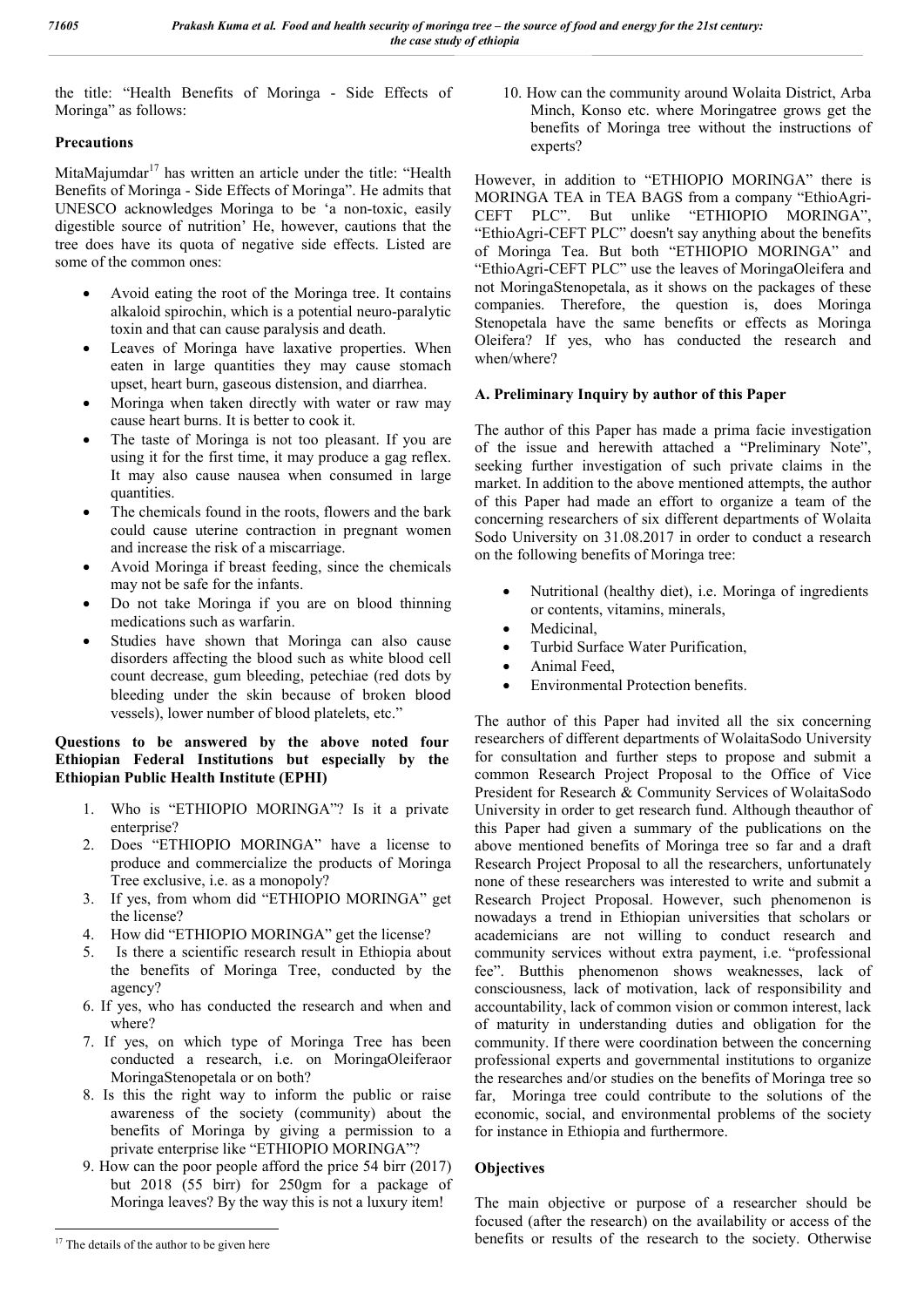research without community services or outreach programs remain like (candle)-light in a big water pot or tanker, i.e. without beneficiary. Therefore, the objective of this Paper is to make the benefits of Moringatree available to the society for instance in Ethiopia, i. e. professionally, systematically, scientifically, easily understandable, legally useable. In other words, the dosages as well as the length of time of applications should be prescribed by the authorized specialists and/or concerning governmental institutions in Ethiopian context.

### **General Objectives**

- To evaluate the collected data about the benefits of Moringa tree in Ethiopian context.
- To contribute to serious discussions on the reasons why scientific research is not yet conducted on the above mentioned benefits of Moringatree in Ethiopia.

### **Specific Objectives**

To contribute to Food Security& Poverty Reduction with the help of the "Miracle- Wonder" Moringatree, because Moringa is designated in the literature also as the "Source of Food and Energy for the twenty-first century" or in short as the "Tree of Life".

To contribute to sustainable solutions of the economic, social, and environmental problems of the society in Ethiopia.

To fulfill the gaps of the publications so far about the benefits of Moringatree because the publications are isolated, fragmented, unorganized and uncoordinated.

To indicate the right wayhow the society in Ethiopia could use the benefits of Moringatree, i. e. the dosages as well as the length of time of applications should be prescribed by the authorized specialists and/or concerning governmental institutions in order to avoid misuse and/or side effects. Because there is no any prescription in the publication so far about the dosages as well as the length of time of applications.

#### **Research Questions**

As already discussed above, the Nutritional, Medicinal, Water Purification, Animal Feed, Environmental Protection benefits of Moringatree are not yet applied in Ethiopia professionally, systematically, scientifically, easily understandable, legally useable by the society, although there are allegedly a lot of scientific researches and/or studies conducted so far worldwide on the multi-purposes of Moringatree. Moreover, Moringa tree is simple available in Ethiopia. Therefore, the question is, what are the reasons behind this paradox? In other words, why couldn't the society in Ethiopia still get the medicinal, nutritional and environmental benefits as well as the purification of turbid surface water of Moringa tree?

Who is responsible for such negligenceof fulfilling duties and obligations?

Another question is why the above mentioned four concerned Federal Institutions do not feel neither Responsive nor Accountable to the request of the author and/or WolaitaSodo University although this issue concerns the whole nation?

If these four concerned Federal Institutions are not responsive and accountable for such issue, who then could be responsive and accountablefor such negligence of fulfilling duties and obligations?

If there is no responsibility and accountability in the government and in the society, how can a country or a society achieve good governance, i.e. for example Rule of Law and Democracy?

Therefore, the question is, what is the duty or responsibility of the Ethiopian executive institutions like the prosecutors<sup>18</sup>?

#### **Hypothesis**

The fact that the Nutritional, Medicinal, Water Purification, Animal Feed, Environmental Protection benefits of Moringa tree are not yet systematically and professionally applied in Ethiopia although Moringa tree is simple available and it has multipurpose useful natural resource in Ethiopia.However, people especially in the southern Region of Ethiopia use Moringa leaves as food and traditional medicinefor different cases based on indigenous knowledge but without scientific approval. Therefore, the lack of applicable solutions of the benefits of Moringa tree in Ethiopia shows weaknesses, lack of consciousness, lack of motivation, lack of responsibility and accountability, lack of common vision or common interest, lack of maturity in understanding duties and obligation for the community.

#### **Methodology**

The author of this Paper wants to find out the reasons behind the debates and discussions on the Nutritional, Medicinal, Water Purification, Animal Feed, Environmental Protection benefits of Moringatree without any applicable solution in Ethiopia although Moringa tree is simple available in Ethiopia. Therefore, the following methodologiesare applied in order to find out scientific facts:

After collecting the secondary data from various sources, i. e. historical and present publications, interviews, empiricalstudies and/or observations are reviewed. As already explained above, the author of this Paper has made a prima facie investigation of the issue, i.e. the author of this Paper has written letters to theabove mentioned four Ethiopian Federal Institutions on 18.10.2017 on behave of WolaitaSodo University and requested them to verify or disprove the apparently unverified claims of the private agro product marketing agency, "ETHIO MORINGA", on the Nutritional and Medicinal benefits of Moringa in their "EXPORT STANDARD" product label under the pretext of "Certified by Ethiopian Public Health Institute (EPHI)". But unfortunately the above mentioned four Ethiopian Federal Institutions didn't respond to the letters although WolaitaSodo University and the author of this Paper awaited further directions of these authorities in this regard.

#### **Justification towrite this Paper**

According to the literature, there arepublications so far about researches and studies on the Nutritional, Medicinal, Water

<sup>&</sup>lt;sup>18</sup> According to the law, a public prosecutor shall investigate immediately when he is aware of law-offending cases through complaint, reporting, surrender of the suspect and other sources. The prosecutor has the responsibility of directing the enforcement of criminal decision made by the court for the enforcement of state penalty, efficiency and justice of law.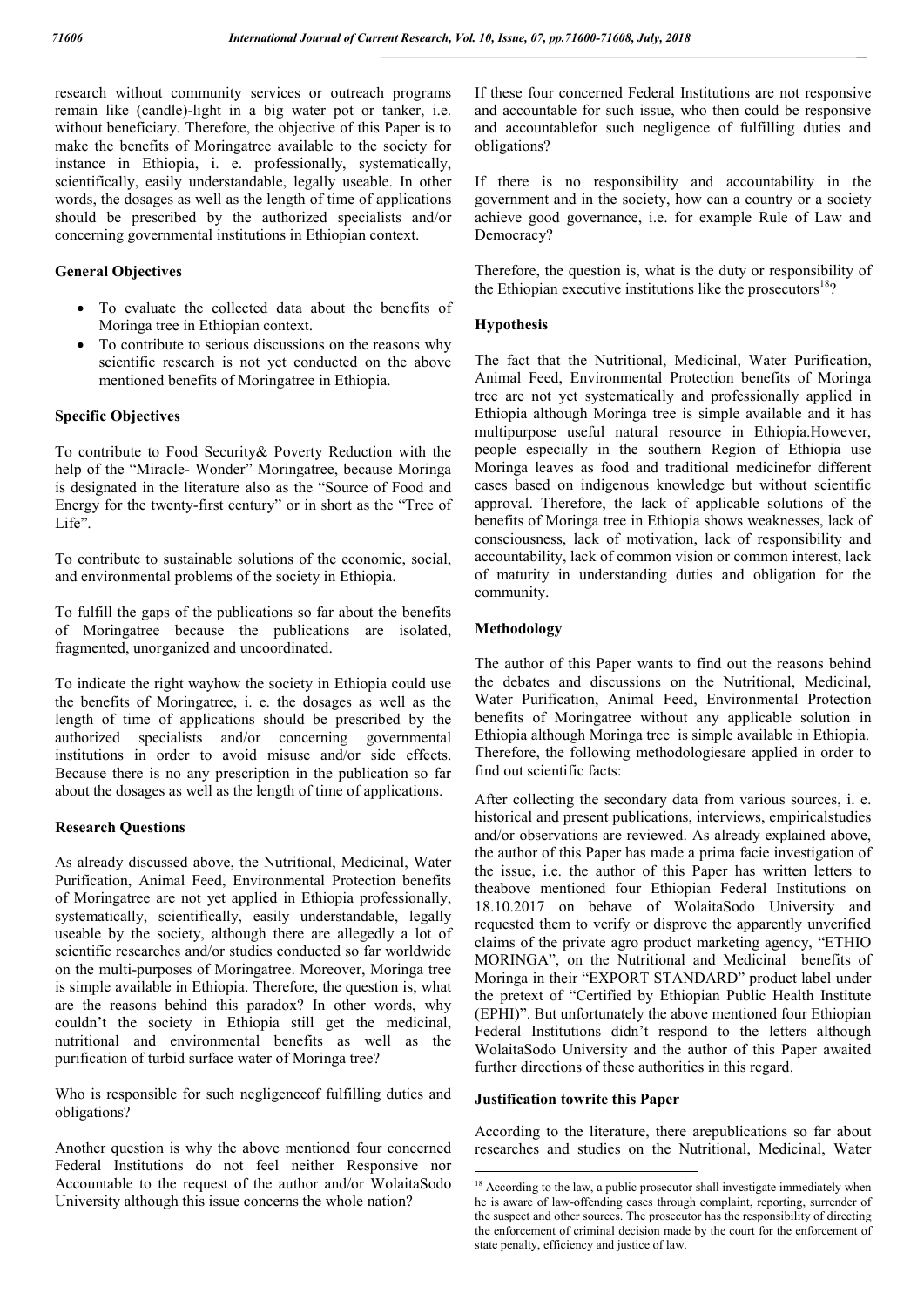Purification, Animal Feed, Environmental Protection benefits of Moringatree worldwide. However, there is a big gap between the objectives or aims of the researches and/or studies so far on the advantages of Moringatree and their applications for the society, i.e. the beneficiaries. In other words, the results of these researches and/or studies as well as the indigenous knowledge about the benefits of Moringatree should be made available to the public. However, these benefits of Moringa tree should be prepared professionally, systematically, scientifically, easily understandable, legally useableby the society. This means, the dosages as well as the length of time of application should be prescribed by the authorized specialists and/or concerning governmental institutions.

But first and foremost, public awareness about the following benefits of Moringa tree should be raised:

- Nutritional (healthy diet), i.e. Moringa of ingredients or contents, vitamins, minerals,
- Medicinal,
- Turbid Surface Water Purification,
- Animal Feed,
- Environmental Protection benefits.

#### **To raise public awareness about the benefits of Moringa tree is needed because**

**Firstly**, there is lack of awareness and consciousness about the above noted benefits of the Moringatree in the society. Even among the majority of the academicians there are only rumors about the benefits of these plants.

**Secondly**, awareness creation among the society and make available the Nutritional, Medicinal and Environmental benefits of the MoringaTtee to the society should be the main objectives or purposes of a research.

**Thirdly**, to expose the weaknesses of the responsible institutions or persons in Ethiopia who neglect their duties and responsibilitiesto make available the benefits of Moringa tree to the society although Moringa tree is simple available in Ethiopia.This means, for example, there is no any information about the systematic applications of the nutritional, medicinal and environmental benefits of Moringatree in the society on the ground which are tested and certified or attested the advantages and/or side effects of these plants. Therefore, the medicinal and nutrition benefits of Moringa treeshould be fixed or prescribed their dose and limited the length of their application time by the concerning professional experts. As already discussed above, the publications about the benefits of Moringatree are unfortunately isolated, i. e. without any coordination between the concerning professional experts. In other words, these researches and/or studies are "hanging in the air" especially in Ethiopia.

#### **Conclusion**

It is already discussed in this Paper about the gaps in the publications or studies so far about the benefits of Moringatree for instance in Ethiopia. Moreover, there is no any prescription in the publication so far about the dosages as well as the length of time of applications. In other words, the publications or studies so farare unfortunately isolated, fragmented, unorganized and uncoordinated, i. e. without any coordination between the concerning professional experts. In other words, these researches and/or studies are "hanging in the air" in

Ethiopian context. Although Ethiopia has an incredible variety of biodiversity of traditional useful plants and other untapped natural resources, the people in Ethiopia are not getting the benefits of these huge resources of the country for instance Moringa tree. As already stated above, Moringa tree is simple available in Ethiopia, especially in the southern Region of Ethiopia. But Moring tree is grown mainly in semiarid, tropical, and subtropical areas, i.e. it grows best in dry and sandy soil. Despite such opportunities, Moringa tree is not available in the dry areas of Ethiopian regions. However, Moringa tree could protect the environment, i.e. against drought if it were planted insemiarid, dry and sandy soil areas of the country. This tree could also save the lives of pastoralists and their livestock. Therefore, the question is, who is responsible for such negligence of fulfilling duties and obligations?

Contrary to the practices of may governmental institutions, the following 12 "Good Governance Principles" or Ethical Principles are posted theoretically at all the offices of the Ethiopian Federal and Regional Institutions: Principle 1 - Fair Conduct of Elections, Representation and Participation, Principle 2 – Responsiveness, Principle 3 - Efficiency and Effectiveness, Principle 4 - Openness and Transparency, Principle 5 - Rule of Law, Principle 6 - Ethical Conduct, Principle 7 - Competence and Capacity, Principle 8 - Innovation and Openness to Change,

Principle 9 - Sustainability and Long-term Orientation, Principle 10 - Sound Financial Management, Principle 11 - Human rights, Cultural Diversity and Social Cohesion, Principle 12 - Accountability.

However, unfortunately none of these principles are considered by the executive institutions like for example the prosecutors as relevant for "Good Governance" or Ethics in the Ethiopian society.

#### **Recommendations**

As already discussed in this Paper, the results of the researches and/or studies as well as the indigenous knowledge about the benefits of Moringatree should be clearly notified to the public backed by scientific evidences, duly authenticated by concerning Ethiopian governmental institutions and then made available to the public, i.e. to the society professionally, systematically, scientifically, easily understandable, legally useable. This means, the concerning professional stakeholders should sit together and make convention on the results of these researches, i.e.:

- 1. For what purpose is the Mornigatree good (practically on the ground with scientific evidence)?
- 2. Howthe societycan use or apply these benefits of Moringatree?
- 3. How much & how long should the patients take the medicine and/or the food?
- 4. Dothenutritional& medicinal valueshave side effect (s)?

As alreadynoted above, Ethiopia has an incredible variety of biodiversity of traditional useful plants and other untapped natural resources but unfortunately the people in Ethiopia are not getting the benefits of these huge resources of the country for example Moringatree.

Therefore, the following benefits of Moringatree should be available to the public in Ethiopia: